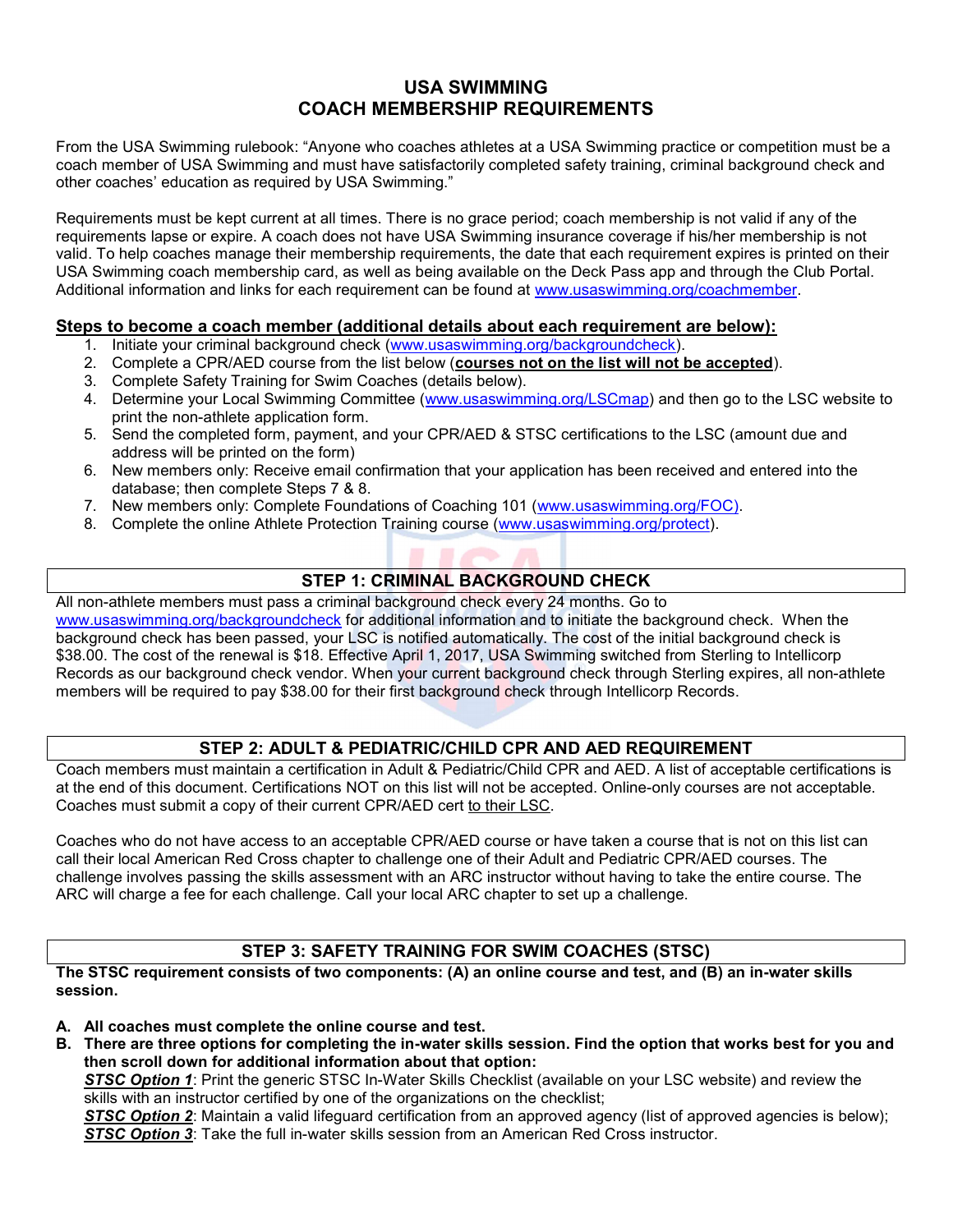## To take the online component of Safety Training for Swim Coaches:

Mac users: You will need to use Mozilla Firefox as your browser in order to complete the online course and test. Other browsers, when using a Mac, may cause you to lose any record of having completed any part of the course.

The online component must be passed **before** taking the in-water skills component. Go directly to www.redcross.org/take-a-class and complete the steps below (a screen shot of this ARC web page is posted below).

Step one: Scroll down and click on "Swimming & Water Safety". (See the screen shot below.)



Step two: On the next screen scroll down to Safety Training for Swim Coaches. Click on "Find a Class".

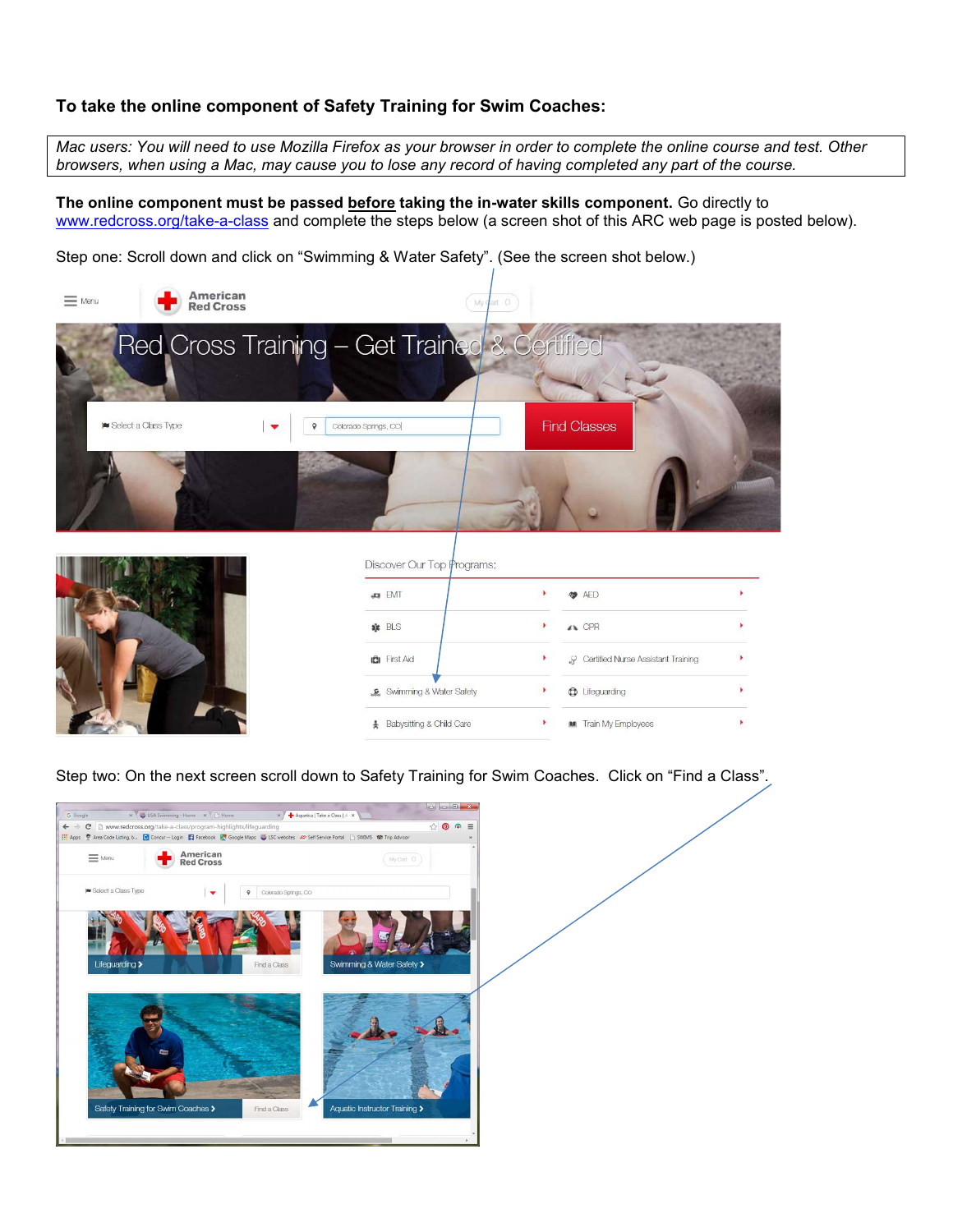Step three: The next screen will display "Safety Training for Swim Coaches Online Content Only" - \$19. Click on the large red square that reads "Take This Class".

| Safety Training for Swim Coaches Online Content Only<br>This class can be taken anytime at your convenience. | $\Box$ Online | \$19 | <b>Take This Class</b> |
|--------------------------------------------------------------------------------------------------------------|---------------|------|------------------------|
| Additional information                                                                                       |               |      |                        |

Step four: When the course is completed, save/print the Online Content Only certificate and forward it to your LSC registrar.

The course should take 2-3 hours to complete. Coaches can exit the course at any time and log back in to resume where they left off but once they start the final exam they need to complete it in one session.

### To complete the in-water skills component of Safety Training for Swim Coaches (the online component of the course must be completed prior to the in-water component):

#### STSC OPTION 1: COACHES WHO USE THE GENERIC IN-WATER SKILLS CHECKLIST:

- 1. Contact a lifeguard instructor certified by any of the organizations on the in-water skills checklist (sample checklist is below; a copy should also be posted on your LSC website). Set a time to review the skills in a pool with the instructor.
- 2. Take a copy of the Online Content Only certificate and the in-water skills checklist to the pool for the skills review with the lifeguard instructor. Review the skills with the instructor, sign the checklist, have the instructor sign it, and then send both the checklist and online certificate to your LSC registrar. The earlier of the two expiration dates will determine the STSC credential expiration date.
- 3. Repeat this procedure every two years.

#### STSC OPTION 2: COACHES WHO HAVE AN ACCEPTABLE LIFEGUARD CERTIFICATION:

- 1. Obtain or renew an acceptable lifeguarding certificate (see the list below for acceptable certifications).
- 2. Send an acceptable lifeguarding certificate and the STSC Online Content Only certificate to the LSC registrar. The earlier of the two expiration dates will determine the STSC credential expiration date.
- 3. Repeat this procedure every two years.

#### STSC OPTION 3: COACHES WHO HAVE ACCESS TO AN AMERICAN RED CROSS INSTRUCTOR:

- 1. Contact an ARC water safety, STSC or lifeguard instructor to schedule the ARC STSC in-water skills session in a pool with the instructor. (This session will be an abbreviated review session for those with a current STSC certification or a full session for those without a current STSC certification.) Coaches can also request a 'blended learning' course to include Adult and Pediatric CPR/AED, thus fulfilling another USA Swimming requirement at the same time.
- 2. Take a copy of the Online Content Only certificate to the pool to prove you have passed the online course. Complete the in-water skills session with the ARC instructor, who will issue a STSC In-Water Skills Session certificate. Send both certificates to your LSC registrar. The earlier of the two expiration dates will determine the STSC credential expiration date.
- 3. Repeat this procedure every two years.

To replace a missing or lost ARC certificate: www.redcross.org/getcertificates.

### STEPS 4-5-6: APPLICATION FORM, SUBMITTAL INSTRUCTIONS, MEMBERSHIP CARD

Memberships are processed by each LSC (Local Swimming Committee). Non-athlete application forms can be found on most LSC websites. A map of LSCs and a list of their websites can be found at www.usaswimming.org/lscmap. If you cannot find the form online, please contact the LSC directly. Coaches should complete and mail their application, with payment, to the address printed on the application form. The membership fee is also printed on the form. Be sure to include a copy of your CPR/AED and STSC certifications. The LSC will mail the coach membership card after all membership requirements have been met. Coaches can check their membership status at any time on any mobile device through their Deck Pass account (www.usaswimming.org/deckpass).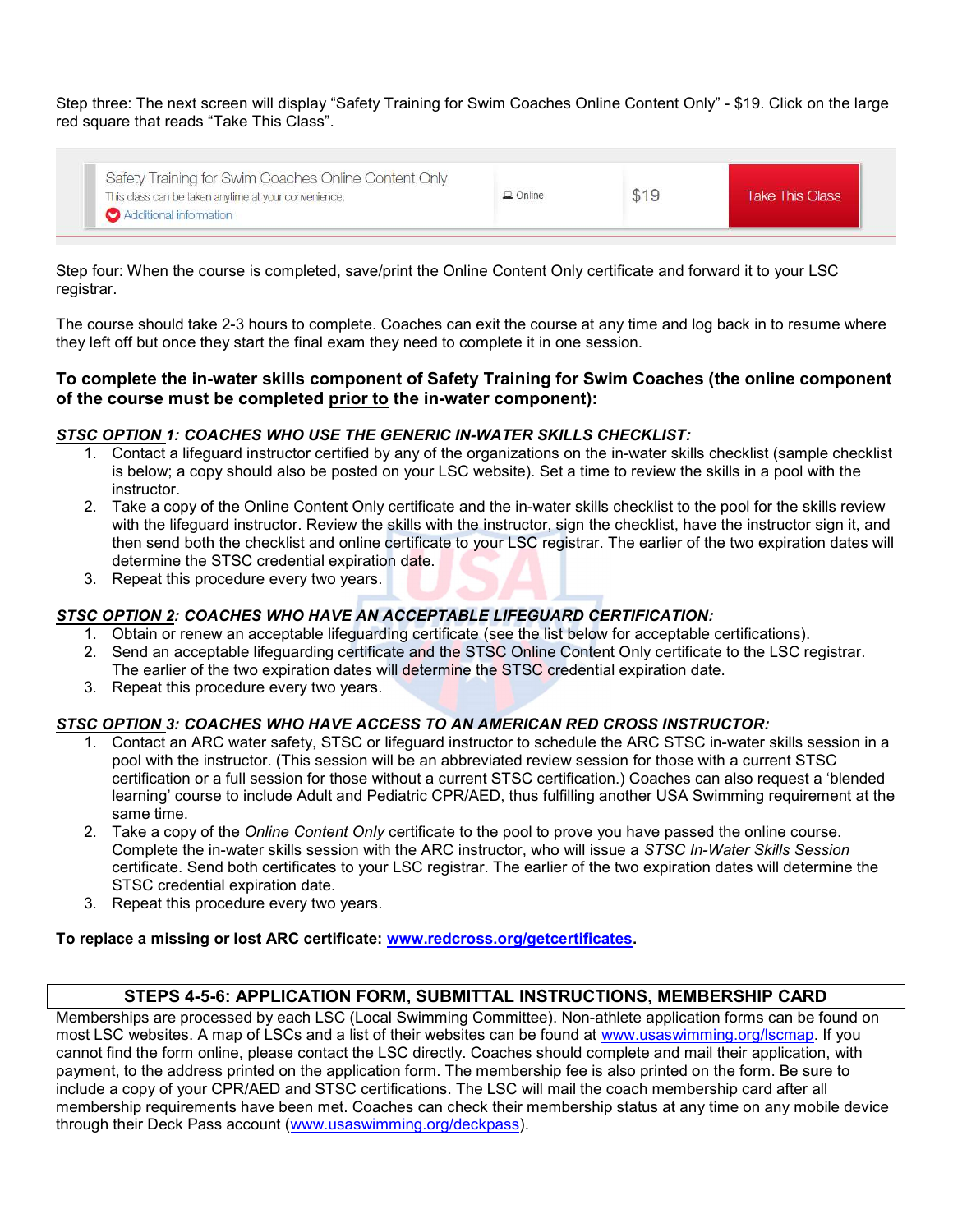### STEP 7 (FOR NEW AND SECOND YEAR COACHES) THREE EDUCATIONAL REQUIREMENTS

- 1. Foundations of Coaching 101: Foundations 101 must be completed prior to becoming a coach member of USA Swimming. (\$15)
- 2. Foundations of Coaching 201: Foundations 201 must be completed prior to 2nd year of registration. (\$25)
- 3. Rules and Regulations for Coaches Test: Rules and Regulations for Coaches must be completed prior to 2<sup>nd</sup> year of registration. (no fee)

## Step 8: ATHLETE PROTECTION TRAINING

All non-athlete members must complete the online Athlete Protection Training course every 2-3 years (varies depending on the month the course is completed). The course takes approximately 60 minutes to complete and is offered at no charge. Go to www.usaswimming.org/protect for additional information and to access the course. When the course has been completed, the membership database is updated and the LSC is notified automatically.

New non-athlete members must register through their LSC first. New members cannot initiate the course until their membership application has been processed by their LSC. New members will receive an email as soon as their membership has been processed by the LSC. (An error message will appear during the log-in if the new member's application hasn't been processed yet.)

# APPROVED CPR/AED CERTIFICATIONS

Requirements must be kept current at all times. There is no grace period; coach membership is not valid if any of the requirements lapse or expire. Coaches do not have USA Swimming insurance coverage if their membership is not valid; club insurance is also jeopardized by allowing coaches with lapsed certifications to be on deck. To help coaches manage their membership requirements, the date that each requirement expires is printed on the USA Swimming coach membership card, as well as being available on the Deck Pass app and through the online Club Portal. Below is a list of CPR/AED courses that have been approved by the Operational Risk Committee. Certifications from courses not on this list will not be accepted.

| <b>ORGANIZATION</b>                       | <b>COURSE NAME</b>                           | <b>NOTES RE THIS COURSE</b>                                 |
|-------------------------------------------|----------------------------------------------|-------------------------------------------------------------|
| <b>American Red Cross</b>                 | <b>Adult and Child CPR/AED</b>               |                                                             |
|                                           | <b>Adult and Pediatric CPR/AED</b>           |                                                             |
| 1-800-red-cross or                        | <b>CPR/AED for Professional Rescuers and</b> |                                                             |
| support@redcrosstraining.org              | <b>Healthcare Providers</b>                  |                                                             |
|                                           | Adult and Child First Aid/CPR/AED            |                                                             |
| <b>NOT ACCEPTABLE:</b>                    | <b>Adult and Pediatric First Aid/CPR/AED</b> |                                                             |
| Instructor certifications                 | Responding to Emergencies                    |                                                             |
| First Aid, Health & Safety<br>for Coaches | Lifeguarding/CPR/AED                         | Also acceptable for the STSC in-water<br>skills requirement |
| Foreign Red Cross certs                   | <b>Emergency Medical Response</b>            |                                                             |
|                                           | Basic Life Support (BLS) for Healthcare      |                                                             |
|                                           | Providers                                    |                                                             |
|                                           | Responding to Emergencies with               |                                                             |
|                                           | CPR/AED - Adult and Pediatric                |                                                             |
| AAOS (American Academy of                 | <b>Healthcare Provider CPR/AED</b>           |                                                             |
| Orthopaedic Surgeons)                     |                                              |                                                             |
| American Heart Assoc.                     | <b>ACLS Provider</b>                         |                                                             |
|                                           | Adult & Pediatric Basic Life Support         | Two separate cards issued - one for Adult                   |
|                                           |                                              | and one for Pediatric - both are required                   |
|                                           | Heartsaver CPR & AED                         | "Child CPR/AED" must be on the card.                        |
|                                           | Heartsaver First Aid with CPR & AED          | "Child CPR/AED" must be on the card.                        |
|                                           | <b>BLS for Healthcare Providers</b>          |                                                             |
|                                           | <b>HeartCode BLS</b>                         |                                                             |
|                                           | AHA Basic Life Support Instructor            |                                                             |
|                                           | AHA Instructor or Instructor Trainer         | Applies to any of the AHA courses above                     |
| American Lifeguard Assoc.                 | Lifeguard, or Lifeguard Recert, with         | Also acceptable for the STSC in-water                       |
|                                           | CPR/AED                                      | skills requirement                                          |
| ASHI (American Safety &                   | CPR and AED                                  |                                                             |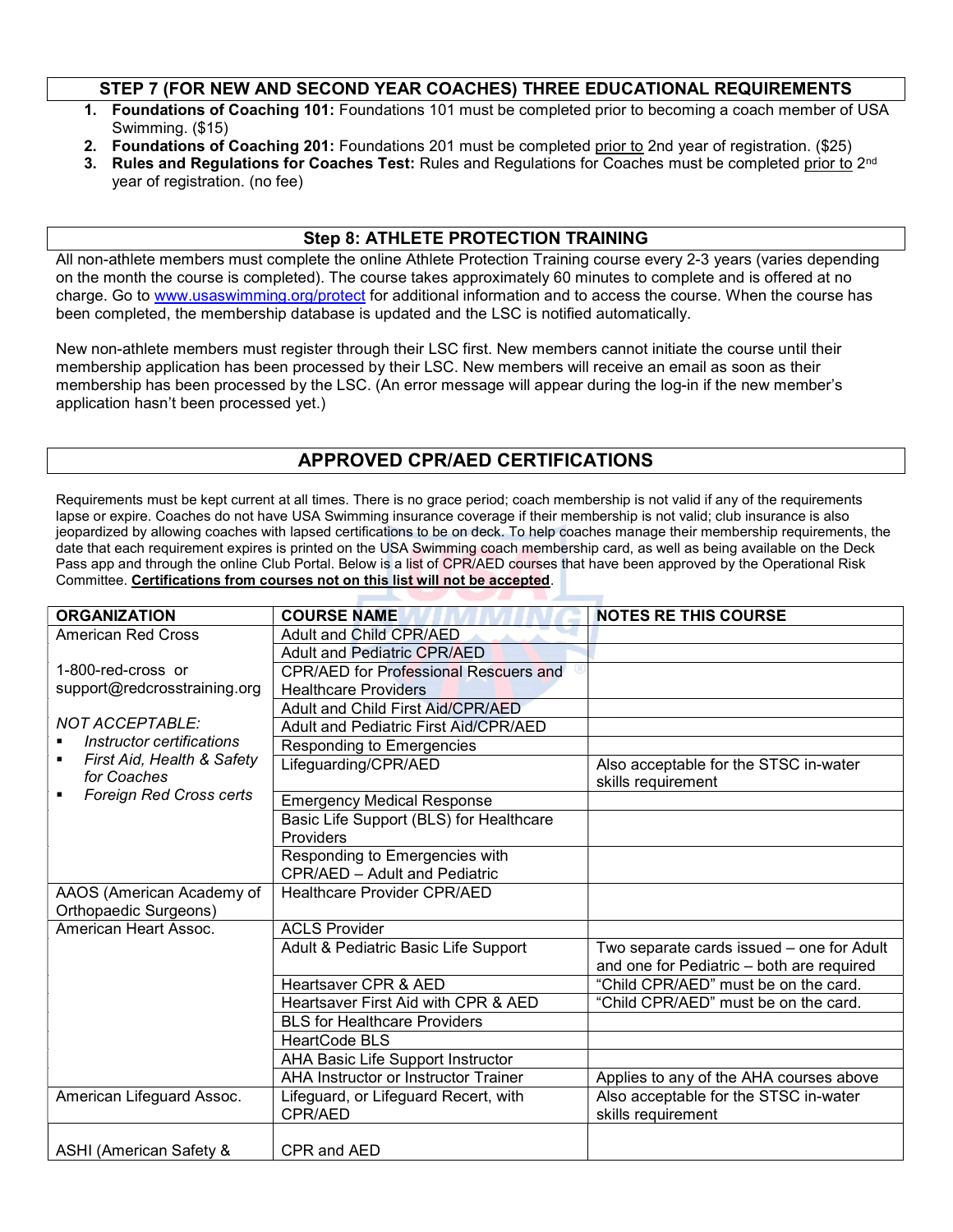| <b>ORGANIZATION</b>                                       | <b>COURSE NAME</b>                                                 | <b>NOTES RE THIS COURSE</b>                                                                                                                                             |
|-----------------------------------------------------------|--------------------------------------------------------------------|-------------------------------------------------------------------------------------------------------------------------------------------------------------------------|
| Health Institute)                                         | CPR Pro                                                            |                                                                                                                                                                         |
|                                                           | <b>Basic Life Support</b>                                          |                                                                                                                                                                         |
|                                                           | Pediatric CPR and AED                                              | (The pediatric course does include adult<br>CPR/AED)                                                                                                                    |
|                                                           | Basic First Aid, CPR and AED                                       |                                                                                                                                                                         |
| <b>Boy Scouts of America</b>                              | <b>BSA Lifeguard</b>                                               | Also acceptable for the STSC in-water<br>skills requirement                                                                                                             |
| California Parks & Rec                                    | California State Lifeguard                                         |                                                                                                                                                                         |
| Ellis & Associates                                        | <b>International Lifeguard Training</b>                            | One year certification;<br>Also acceptable for the STSC in-water<br>skills requirement                                                                                  |
|                                                           | Community CPR & AED                                                |                                                                                                                                                                         |
|                                                           | Water Safety+                                                      |                                                                                                                                                                         |
|                                                           | Int'l Lifeguard Training Instructor                                | Also acceptable for the STSC in-water<br>skills requirement                                                                                                             |
| <b>EMS Safety Services</b>                                | <b>CPR/AED for Community Rescuers</b>                              |                                                                                                                                                                         |
|                                                           | <b>CPR/AED for Professional Rescuers</b>                           |                                                                                                                                                                         |
|                                                           | CPR/AED & First Aid for Community<br>Rescuers                      |                                                                                                                                                                         |
| <b>EMT</b>                                                | <b>Emergency Medical Technician Basic or</b><br>Intermediate       | The training agency for an EMT<br>certification can be a hospital, fire<br>department or other agency.                                                                  |
| <b>Emergency Care &amp; Safety</b>                        | CPR and AED                                                        | In conjunction with the American Academy                                                                                                                                |
| Institute                                                 | ("Interactive" is NOT acceptable)                                  | of Orthopaedic Surgeons (AAOS may                                                                                                                                       |
|                                                           |                                                                    | appear on card)                                                                                                                                                         |
| Life Safe Services                                        | American Trauma Event Management<br><b>Adult/Pediatric CPR/AED</b> |                                                                                                                                                                         |
| Medic First Aid Int'l                                     | <b>First Aid Basic Plus</b>                                        |                                                                                                                                                                         |
|                                                           | CarePlus CPR and AED                                               |                                                                                                                                                                         |
|                                                           | <b>Pediatric Plus</b>                                              |                                                                                                                                                                         |
| NAUI (Nat'l Assoc of<br>Underwater Instructors)           | <b>CPR &amp; First Aid</b>                                         |                                                                                                                                                                         |
| <b>National Safety Council</b>                            | CPR & AED                                                          | Length of certification varies by training<br>agency                                                                                                                    |
|                                                           | First Aid, CPR & AED                                               | Length of certification varies by training<br>agency                                                                                                                    |
|                                                           | Advanced First Aid, CPR & AED                                      | Length of certification varies by training<br>agency                                                                                                                    |
|                                                           | <b>Emergency Medical Response</b>                                  | Length of certification varies by training<br>agency                                                                                                                    |
| Nat'l Registry of Emergency<br><b>Medical Technicians</b> | Paramedic                                                          |                                                                                                                                                                         |
|                                                           | EMT - Basic or Intermediate                                        |                                                                                                                                                                         |
| <b>PADI Emergency First</b>                               | CPR/AED - Adult                                                    | Two different courses – one for Adult and                                                                                                                               |
| Response                                                  | Care for Children - CPR/AED                                        | one for Child - both certs are required.                                                                                                                                |
|                                                           | CPR/AED - Adult/Child/Infant                                       | First Aid optional, not required                                                                                                                                        |
| <b>StarGuard</b>                                          | <b>StarGuard</b>                                                   | Also acceptable for the STSC in-water<br>skills requirement                                                                                                             |
| Tacoma Fire Dept                                          | First Aid, CPR & AED                                               |                                                                                                                                                                         |
|                                                           | Basic CPR - Adult & Child with AED                                 |                                                                                                                                                                         |
| Save-A-Life Educators                                     | CPR/AED - Adult/Child, or<br>Adult/Child/Infant                    | Must include in-person skills assessment;<br>if "online training" is printed on card, it must<br>be accompanied by a second card<br>stamped "skills assessment passed". |
|                                                           | <b>CPR/AED/First Aid</b>                                           |                                                                                                                                                                         |
| <b>University Training Centers</b>                        | Healthcare Provider BLS - Level B or C                             |                                                                                                                                                                         |